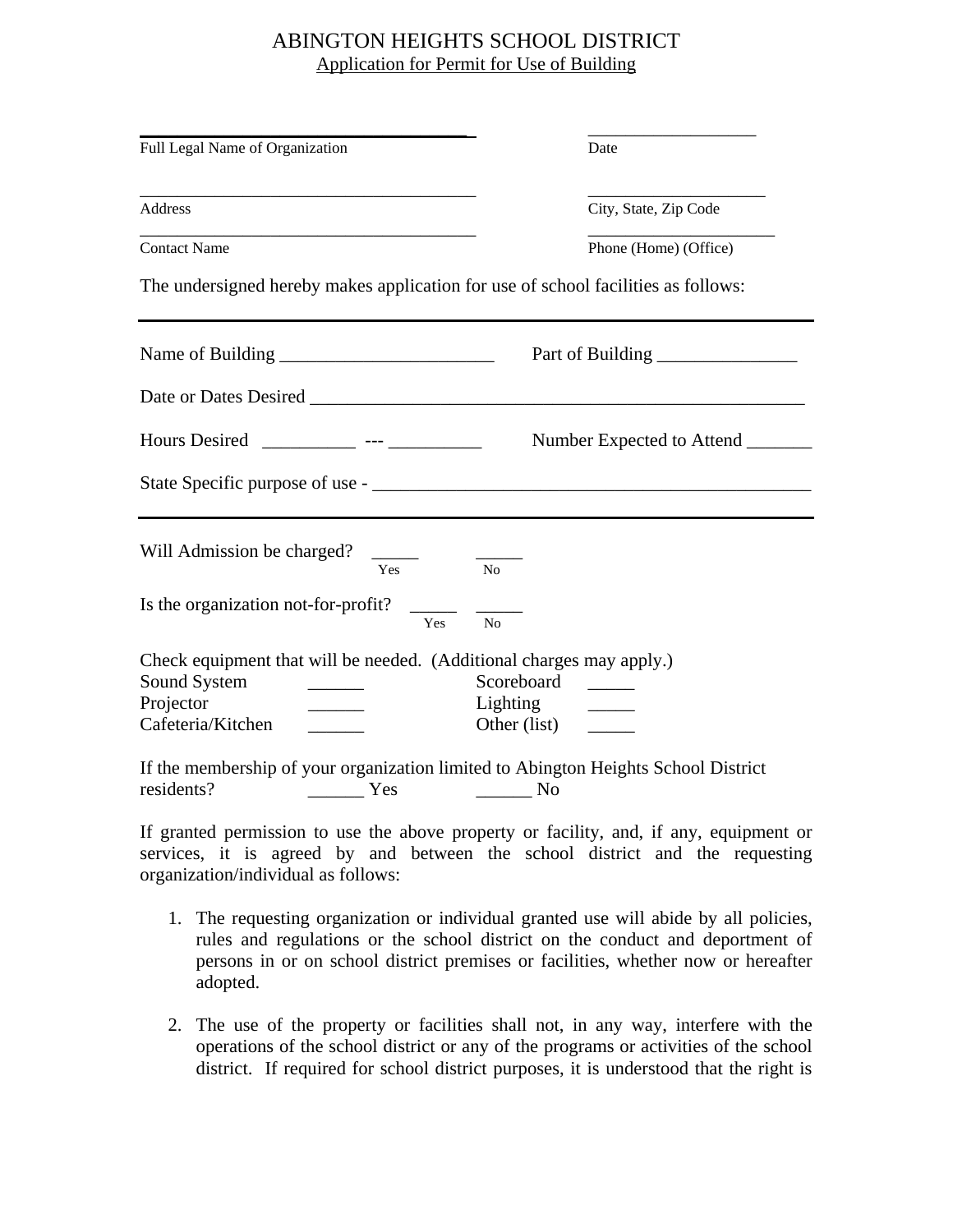reserved to the school district to withdraw or rescind the grant of the use of the property or facilities on short notice.

- 3. Weapons, alcoholic beverages and controlled substances shall not be brought onto school district premises or into school district facilities. Smoking is prohibited in all school district buildings.
- 4. School district property, facilities and equipment will be used in a careful and prudent manner so as to prevent loss, defacement or damage. Good order and discipline shall be maintained by the requesting group/individual.
- 5. The property or facilities will be vacated by the time set forth above and shall be left in as good a condition as when the use began. Unless payment is made for cleanup and cleanup is specifically requested, the property or facilities will be left in a thoroughly clean condition by the requesting group/individual. Performance of clean-up by the school district will not diminish or eliminate any liability for damages of the requesting group/individual.
- 6. The request organization (and the undersigned officer, agent or representative thereof individually and jointly and severally with the organization) or individual, agrees (a) to pay for and assume all and full liability for any loss or damages to persons or property or claims therefore resulting to or arising from the use of school district property or facilities by such organizations or individual (and those granted access to the facility thereby) whether from an occurrence at the property or facility itself during such use, before or after such use, going to and from such use, or in about available parking areas, or otherwise; (b) to reimburse and/or hold harmless the school district, its board of directors, and the members, agents, and employees thereof from any such loss, damage or claim, including, but not limited to, its of their attorneys' fees; and (c) to pay any attorneys' fees and costs paid or incurred by the school district to enforce any obligations imposed under this paragraph or otherwise herein.
- 7. The requesting organization/person shall provide to the school district, at least ten (10) days prior to the date of the first use, two copies of comprehensive public liability insurance policies for bodily injury or death in the minimum of \$1,000,000.00 for injury to one person, \$1,000,000.00 for one accident and property damage insurance worth \$1,000,000.00 covering the use with a company licensed to do business in Pennsylvania. This policy must be taken out in the name of the requesting organization/person and the school district. In the event that an insurance policy is not obtained as required herein, the school district may arrange for insurance in accordance with this application and agreement, with all costs to be charged to the requesting organization/person. Failure by either the requesting organization/person or the school district to obtain insurance shall not diminish or eliminate any liability of the requesting organization/person.
- 8. The school district is not responsible for the property of the requesting organization/person or of any property brought on school premises or in school facilities in connection with the use of school property or facilities by the requesting organization/person. All protective services desired by the requesting organization/person must be arranged by the requesting organization/person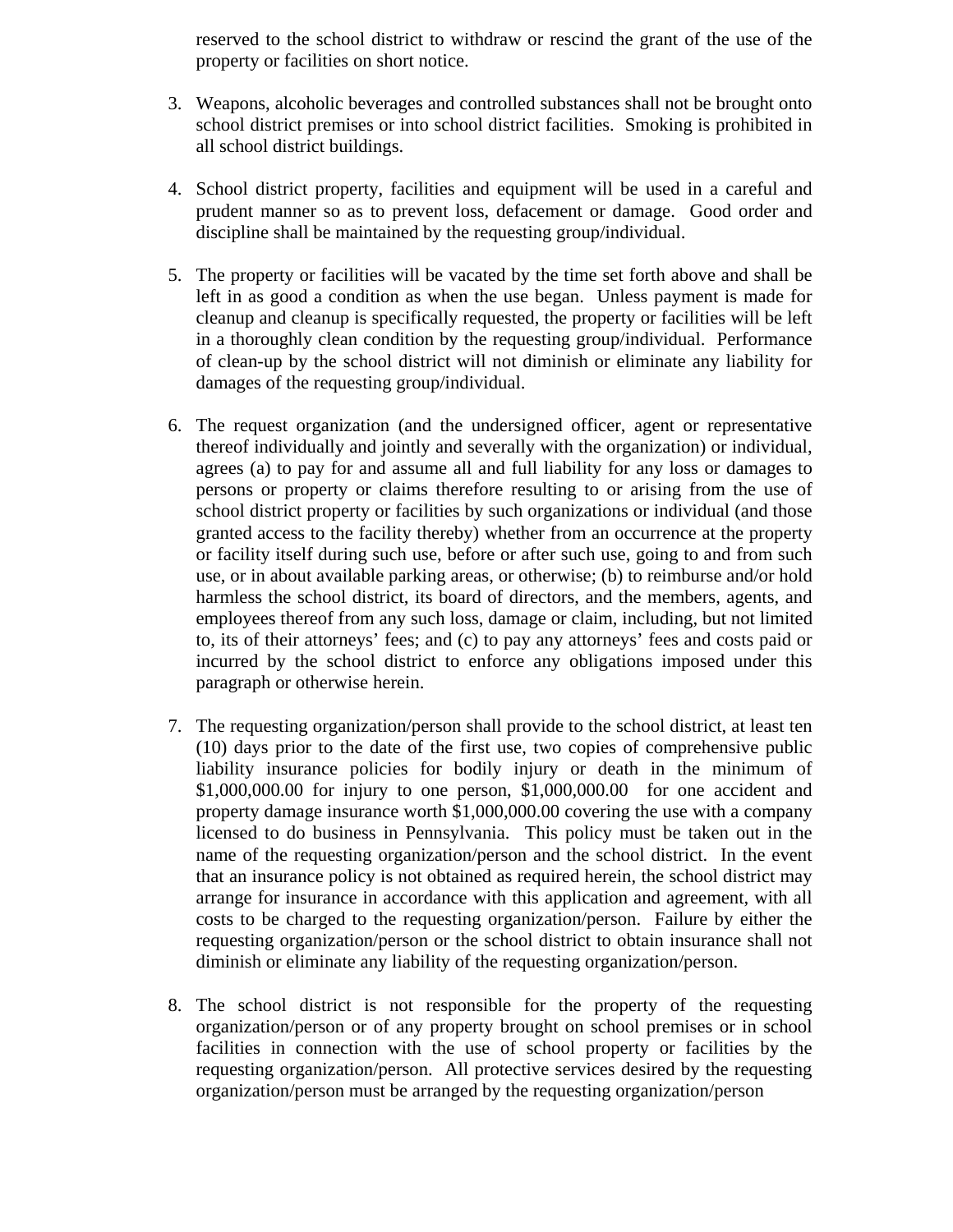subject to the approval of the school district. The requesting organization/person shall be liable for the acts or omissions of any protective services engaged. The school district is not liable for the acts of omissions of any protective services engaged.

- 9. The requesting organization/person shall comply with all applicable laws; all requirements of the police and fire departments and other municipal authorities, and shall obtain and pay for all necessary permits and licenses. The requesting organization/person shall pay all taxes required.
- 10. The school district may remove from its premises/facilities any personal property left behind by the requesting organization/person or by anyone using the facilities.
- 11. The requesting organization/person shall not obstruct the halls, ramps, entrances of lobby of any building nor permit any chairs or movable seats to be or remain in the passageways and will keep the passageways clear at all times.
- 12. The requesting organization/person assumes responsibility for the acts of all participants and/or spectators for liability, injury or property damage.
- 13. Alteration or relocation of items or components mechanical or otherwise is prohibited unless prior written approval has been granted by the school district.
- 14. All Abington Heights School District organizations may use the facilities at no cost. If the time or nature of the request requires the District to incur an additional cost, the organization must reimburse the District for that cost.
- 15. All not-for-profit organizations not charging admission may use the facilities at no cost. If the time or nature of the request requires the District to incur an additional cost, the organization must reimburse the District for that cost.
- 16. All not-for profit organizations charging admission will be charged the assigned rates. If the time or nature of the request requires the District to incur an additional cost, the organization must reimburse the District for that cost.
- 17. All for profit organizations, regardless of admission charge, will be charged the assigned rates. If the time or nature of the request requires the District to incur an additional cost, the organization must reimburse the District for that cost.
- 18. The rental charge shall be paid at least ten (10) days in advance of the use of school district premises or facilities.